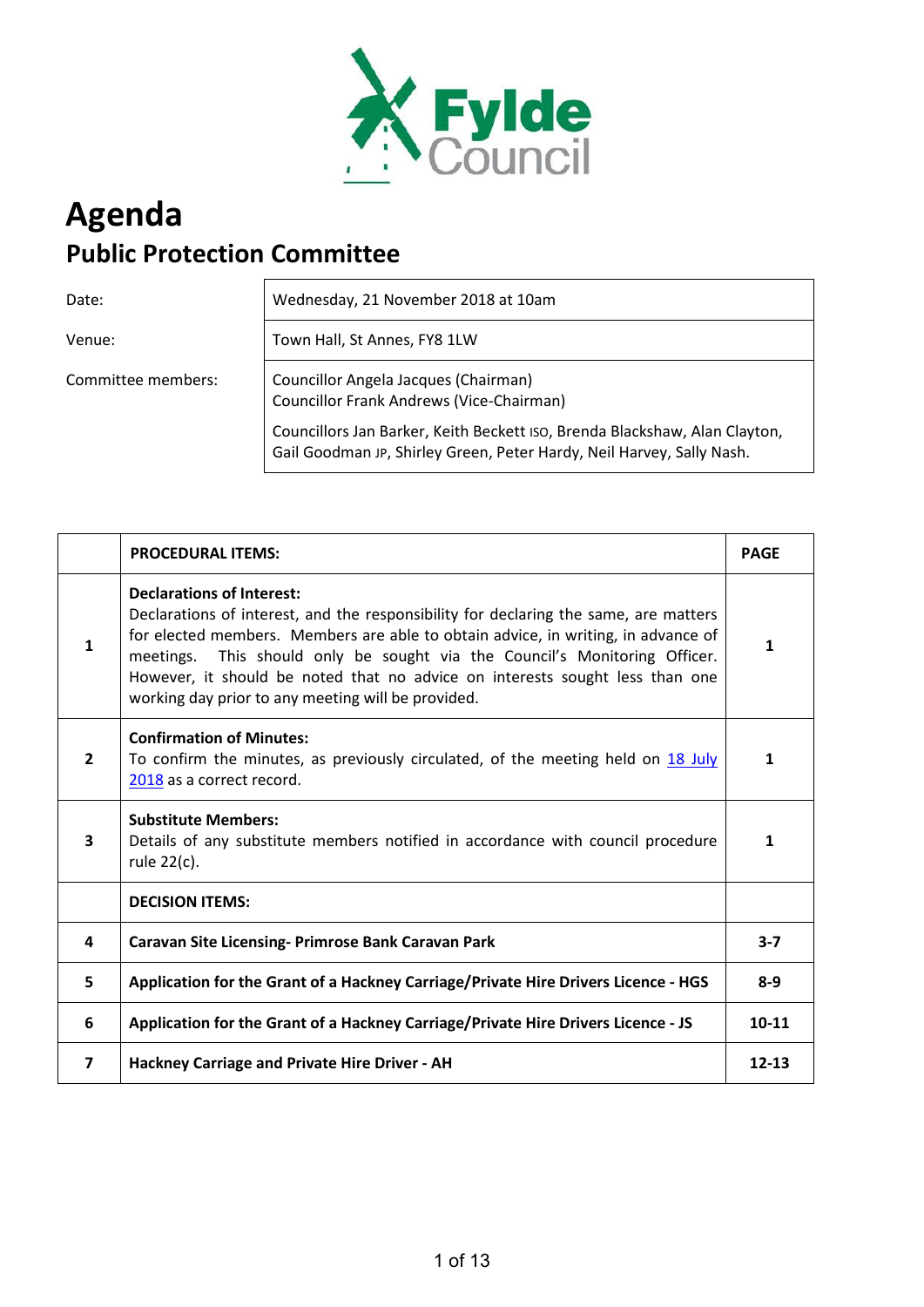Contact: Sharon Wadsworth - Telephone: (01253) 658546 - Email: democracy@fylde.gov.uk

The code of conduct for members can be found in the council's constitution at

<http://fylde.cmis.uk.com/fylde/DocumentsandInformation/PublicDocumentsandInformation.aspx>

# **© Fylde Borough Council copyright 2018**

You may re-use this document/publication (not including logos) free of charge in any format or medium. You must re-use it accurately and not in a misleading context. The material must be acknowledged as Fylde Borough Council copyright and you must give the

title of the source document/publication.

Where we have identified any third party copyright material you will need to obtain permission from the copyright holders concerned.

This document/publication is also available on our website at [www.fylde.gov.uk](http://www.fylde.gov.uk/) 

Any enquiries regarding this document/publication should be sent to us at the Town Hall, St Annes Road West, St Annes FY8 1LW, or to [listening@fylde.gov.uk.](mailto:listening@fylde.gov.uk)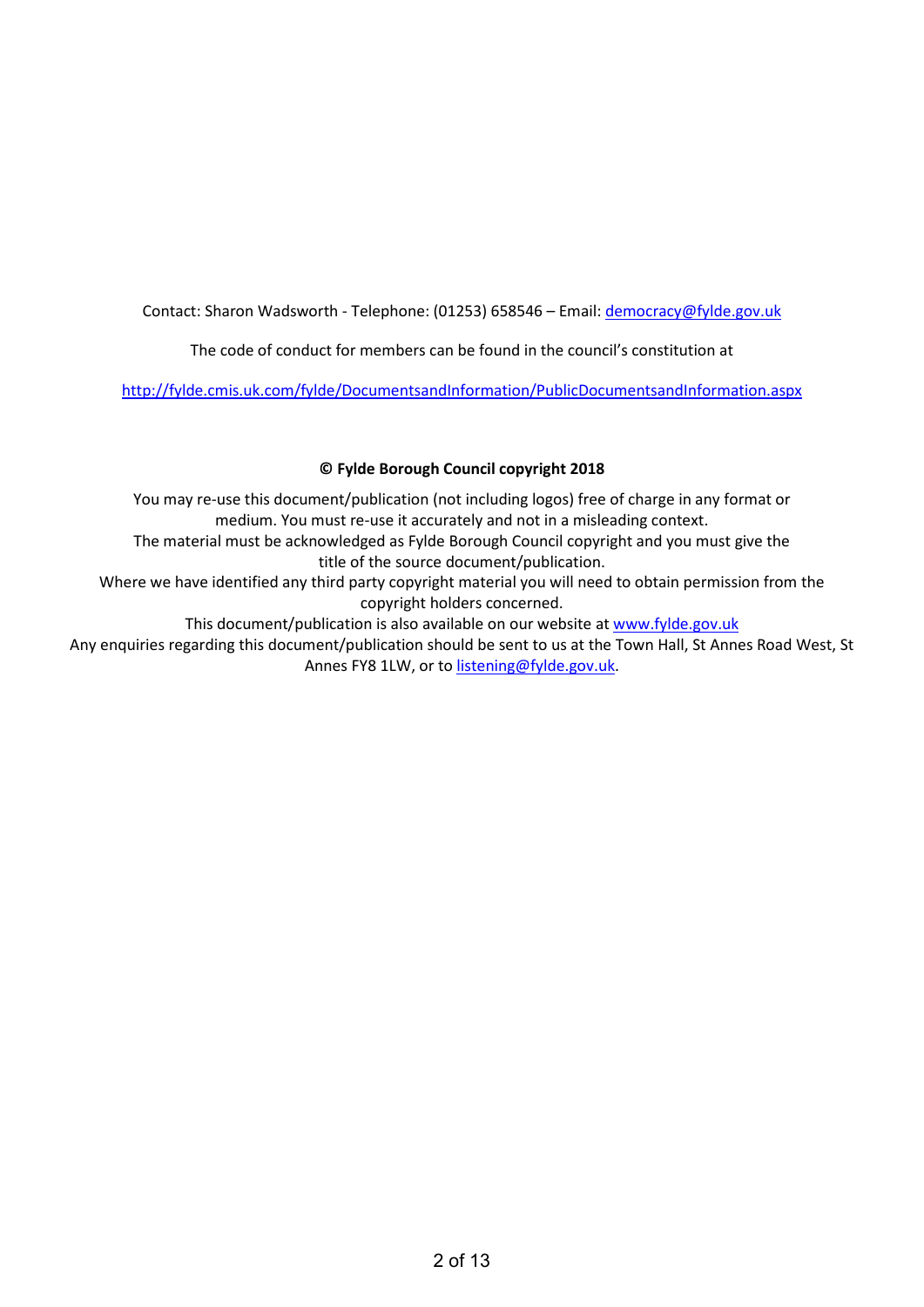

| <b>REPORT OF</b>                                          | <b>MEETING</b>                     | <b>DATE</b>             | <b>ITEM</b><br><b>NO</b> |  |
|-----------------------------------------------------------|------------------------------------|-------------------------|--------------------------|--|
| <b>RESOURCES DIRECTORATE</b>                              | <b>PUBLIC PROTECTION COMMITTEE</b> | <b>21 NOVEMBER 2018</b> |                          |  |
| <b>CARAVAN SITE LICENSING- PRIMROSE BANK CARAVAN PARK</b> |                                    |                         |                          |  |

#### **PUBLIC ITEM**

This item is for consideration in the public part of the meeting.

## **SUMMARY**

At a previous Public Protection Committee meeting Members proposed to include an additional site licence condition, for the site licence owner to maintain a register of names of owners/occupiers of individual caravans and to provide evidence of their main home address. Members must now consider, in the light of representations made by the licence holder, whether to confirm the inclusion of the additional condition.

### **RECOMMENDATION**

1. To consider whether to confirm the additional condition of the site licence proposed by the committee at its meeting on 14 February 2018, relating to maintenance of a register and proof of evidence of individual caravan owners/occupiers main home address, taking into consideration the licence holder's representations.

#### **SUMMARY OF PREVIOUS DECISIONS**

The matter was initially discussed at the Committee meeting in February 2018, Members resolved to allow the site to operate all year holiday use and to include the additional condition to the site licence and to offer the licence holder the opportunity to make representations. The additional condition put to the license holder is-

- I. "Static holiday caravans shall be occupied for holiday purposes only and not as a person's permanent, sole or main place of residence".
- II. "The owners/operators of the caravan site shall maintain a register of all names of all owners/occupiers of individual caravans and evidence proof of their main home address, and shall make this information available at all reasonable times to the Local Authority".

18 July 2018: Committee considered whether to confirm the additional condition. See paragraph 9 of the report below.

# **CORPORATE PRIORITIES**

Spending your money in the most efficient way to achieve excellent services (**Value for Money**)

Delivering the services that customers expect of an excellent council (**Clean and Green**)

Working with all partners (**Vibrant Economy**)

To make sure Fylde continues to be one of the most desirable places to live (**A Great Place to Live**)

Promoting Fylde as a great destination to visit (**A Great Place to Visit**) √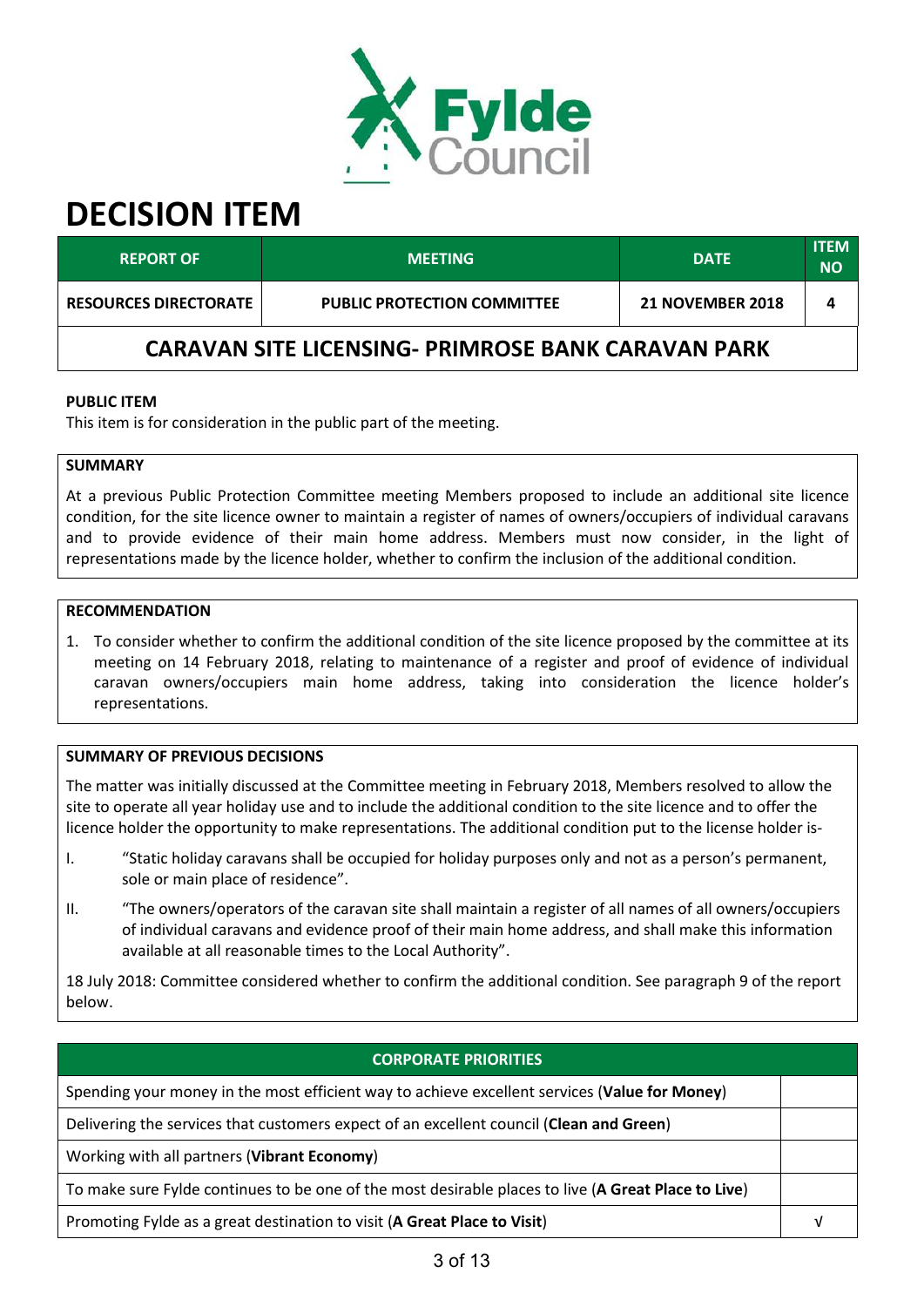## **REPORT**

## **BACKGROUND**

- 1. Primrose Bank Caravan Park, at High Moor Farm, Singleton Road, Weeton, is licenced by the council as a caravan site under the Caravan Sites and Control of Development Act 1960. Until earlier this year, the licence was subject to a condition requiring that the site be not used between 15 January and the last day of February in each year.
- 2. That condition was removed from the licence following an application from the licence holder, which the committee considered 14 February 2018. The effect was that the site licence now allows all year round use. However, a condition of the licence continues to require that caravans on the site be used solely as static holiday caravans.
- 3. The site benefits from two planning permissions (13/0531 and 15/0772) which permit touring caravans to be replaced by static caravans and allow caravans to be occupied for 12 months of the year. Conditions under the planning permissions require the caravans to be occupied for holiday purposes only and as not as a person's permanent, sole or main place of residence, and further require the owners/operators to maintain a register of names of all owner/occupiers and their main home addresses and to make this information available at all reasonable times to the Local Planning Authority. The reasons as stated in both permissions for these conditions include to ensure that the site is not occupied by owners as their permanent residential home.

### **THE PROPOSED ADDITIONAL CONDITION**

- 4. When the committee removed the restriction from the site licence to allow all year round use, they were minded to include an additional condition to the site licence. The condition which the committee were minded to add to the site licence was as follows-
	- I. "Static holiday caravans shall be occupied for holiday purposes only and not as a person's permanent, sole or main place of residence".
	- II. "The owners/operators of the caravan site shall maintain a register of all names of all owners/occupiers of individual caravans and evidence proof of their main home address, and shall make this information available at all reasonable times to the Local Authority".

The additional condition would reproduce the requirements of the planning conditions, save that it adds further requirements to '*evidence proof of*' the main home address of owners and occupiers, and to make that proof available to the local authority. The first additional condition duplicates the effect of the existing licence condition referred to in paragraph 2.

#### **THE LICENCE HOLDER'S REPRESENTATIONS**

- 5. Under section 8(1) of the 1960 act, a local authority must, before exercising their powers to alter the conditions of an existing site licence, afford to the holder of the licence an opportunity of making representations. Accordingly, the licence holder was consulted about the proposed additional condition.
- 6. They responded, that the wording for the site licence is ok except it may be better to change the reading of point II to read the following "*The owners/operators of the caravan site shall maintain a register of names and address of all owners/occupiers of individual caravans and, on request from an authorised officer from Fylde Borough Council, provide proof of this address*". Otherwise, the response continued, the licence holder would spend an awful lot of time gathering evidence from all owners which would not be used. The licence holder subsequently consolidated its representations in a letter dated 26 March, which is appended to this report.
- 7. The licence holder has been invited to attend or be represented at the meeting to amplify its representations and to assist members with any further information.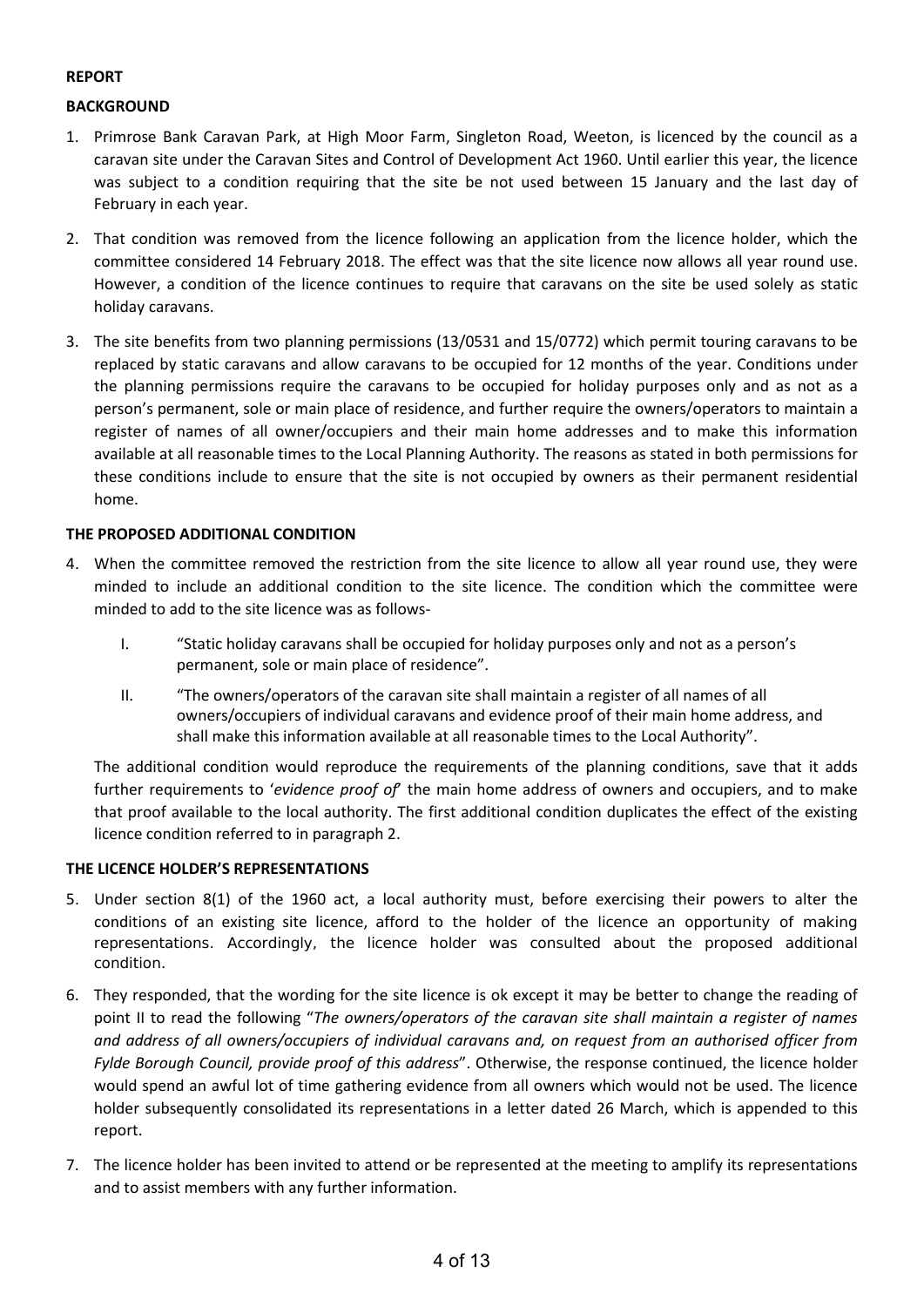8. The committee is asked to consider, in the light of representations made by or on behalf of the licence holder, whether to alter the conditions of the licence by adding the condition set out in paragraph 4.

## **THE PREVIOUS COMMITTEE MEETING**

9. The Committee considered a similar report to this one at its meeting on 18 July. However, that report omitted to draw the committee's attention to material representations that had been made by the licence holder. In the light of that omission, the decision made at that meeting was legally flawed in a material way and cannot be relied upon. The committee is therefore asked to consider afresh the issue of whether to alter the licence as proposed at its February meeting, taking into account this report, its appendix and the presentations and representations made at the meeting.

| <b>IMPLICATIONS</b>                     |                                                                                                                                                                                                                                                                                                                                                                                                                                                                                                                                                                        |
|-----------------------------------------|------------------------------------------------------------------------------------------------------------------------------------------------------------------------------------------------------------------------------------------------------------------------------------------------------------------------------------------------------------------------------------------------------------------------------------------------------------------------------------------------------------------------------------------------------------------------|
| Finance                                 | None arising directly from the report.                                                                                                                                                                                                                                                                                                                                                                                                                                                                                                                                 |
| Legal                                   | As mentioned in the report, section 8 of the Caravan Sites and<br>Control of Development Act 1960 allows the licensing authority to<br>alter the conditions of an existing licence, including by adding<br>conditions, but before exercising their powers the authority must<br>give to the licence holder an opportunity of making<br>representations.<br>Conditions imposed on a caravan site licence must relate to the<br>nature of the use of the land as a caravan park. Conditions attached<br>for any other purpose may be beyond the powers given by the act. |
| <b>Community Safety</b>                 | None arising directly from the report.                                                                                                                                                                                                                                                                                                                                                                                                                                                                                                                                 |
| Human Rights and Equalities             | None arising directly from the report.                                                                                                                                                                                                                                                                                                                                                                                                                                                                                                                                 |
| Sustainability and Environmental Impact | None arising directly from the report.                                                                                                                                                                                                                                                                                                                                                                                                                                                                                                                                 |
| Health & Safety and Risk Management     | None arising directly from the report.                                                                                                                                                                                                                                                                                                                                                                                                                                                                                                                                 |

| <b>LEAD AUTHOR</b> | <b>CONTACT DETAILS</b> | <b>DATE</b>     |
|--------------------|------------------------|-----------------|
| lan Curtis         | ianc@fylde.gov.uk      | 8 November 2018 |
|                    | Tel 01253 658506       |                 |

| <b>BACKGROUND PAPERS</b>   |                 |                                                    |  |
|----------------------------|-----------------|----------------------------------------------------|--|
| Name of document           | Date            | Where available for inspection                     |  |
| Primrose Bank File         | $5th$ July 2018 | Chaseley Building, 1 <sup>st</sup> Floor, Room F21 |  |
| Letter from Apps Legal Ltd |                 | 12 September 2018   Town Hall, Lytham St Annes     |  |

Attached documents

Appendix 1- Letter dated 26 March 2018 from the licence holder.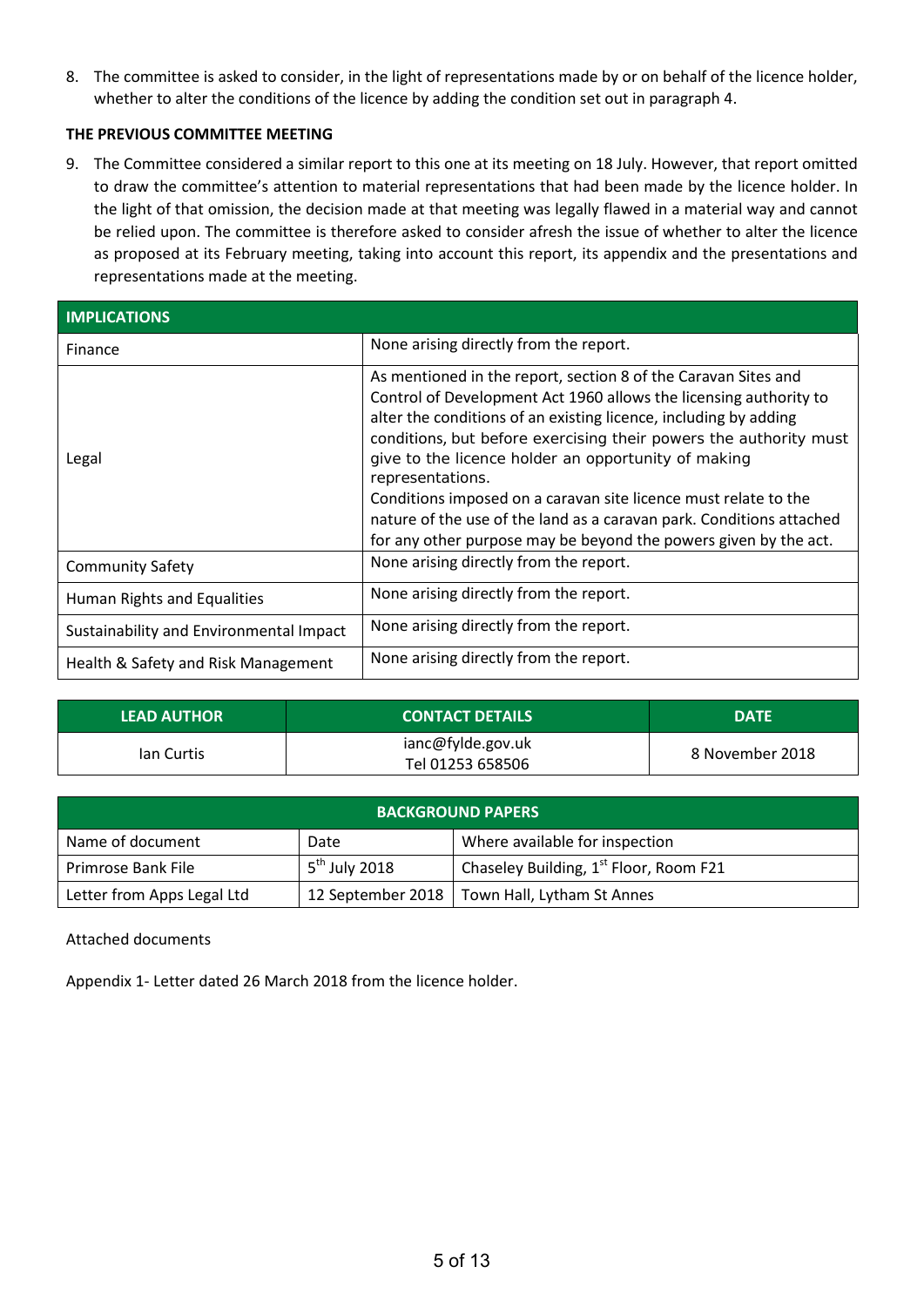# Appendix 1- Letter dated 26 March 2018 from the licence holder





Find us South Lakeland House Yealand Redmayne Carnforth Lancashire, LA5 9RN

Contact us

T +44 (0)1524 781918

F +44 (0)1524 782243

E enquiries@pureleisuregroup.com pure-leisure.co.uk

26<sup>th</sup> March 2018

# For the attention of the Public Protection Committee

#### Dear Sirs/Mesdames

Pure Leisure are the owners of Primrose Bank Caravan Park at Weeton having purchased it from Michael Greaves. Mr Greaves had previously gained planning permission for a change of use of the touring caravan section of the park from the siting of 30 touring caravans to 20 static holiday caravans. As a result an amended caravan site licence was required under the Caravan Sites and Control of Development Act 1960 and an application for such was made.

The Public Protection Committee resolved to:

- 1. Amend Condition 1 of the holiday site licence to increase the total number of holiday caravans to fifty seven (57) in total
- 2. Amend Condition 2 of the site licence to allow all year round holiday use
- 3. Notify the licence holder that the Committee is minded to include the additional conditions to the site licence and to offer the licence holder the opportunity to make representations.
	- "Static holiday caravans shall be occupied for holiday purposes only and not as a  $(i)$ person's permanent, sole or main place of residence".
	- "The owner/operators of the caravan site shall maintain a register of names of all  $(ii)$ owner/occupiers of individual caravans and evidence of proof of their main home address, and shall make this information available at all reasonable times to the local authority".

Although Pure Leisure are happy with most of the above, there is one area of concern and we feel that this should not be part of the site licence i.e. "evidence of proof of their main home address".

We already maintain a full list of owners home addresses and this is available on request to the Environmental Health Departments' staff. This list is up to date and is the definitive list to which all communications and invoices are sent.

In addition, our park rules specify that the park is strictly a holiday park and no residential or trade use is permitted (See copy attached 1.3, 1.4 and 1.5 being relevant). Additionally no private post is allowed to be delivered to owners/occupiers of caravans on site. If, however, officers of Fylde Borough Council suspect that an owner/occupier is in breach of Planning and Environmental Health conditions 1.4 requires that the owner/occupier must provide evidence of their permanent home. Failure to provide such evidence may result in their occupancy being terminated.

To require all owners/occupiers to provide proof of their home address, we feel, is excessive and would result in substantial additional administrative responsibilities for our warden. It may also have serious implications under the Data Protection Act 1998 (2018). We would also challenge the fact that the enforcement of occupancy conditions is a requirement of the Planning Department and use of

> Pure Leisure Group Limited Registered in England & Wales Company No. 05113719

## 6 of 13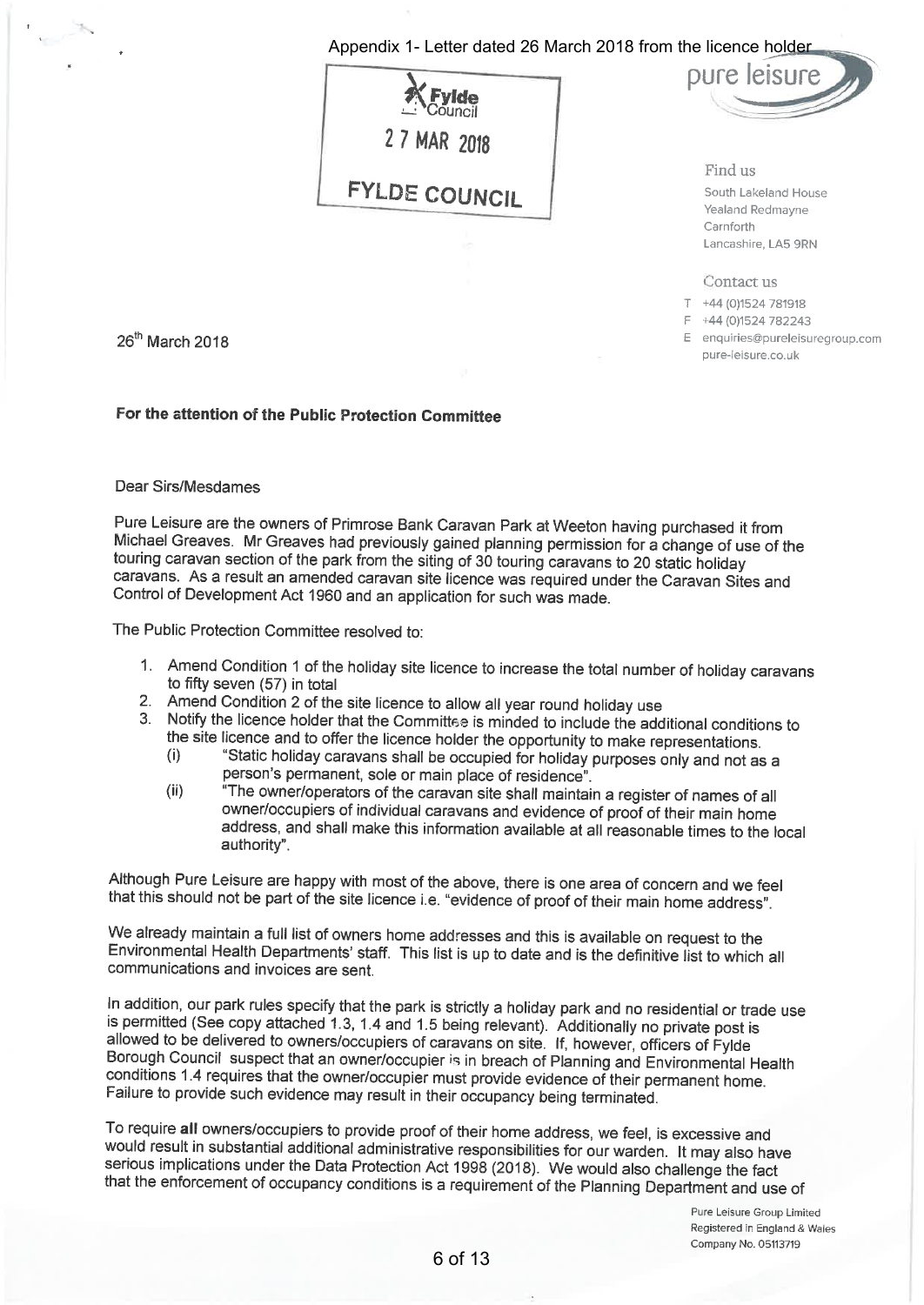l.

 $\ddot{\phantom{a}}$ 

the caravans is specified in the planning conditions. Dual enforcement is not normally permitted in law.

We would therefore request that the words "and evidence of proof of their main home address" be<br>deleted from the proposed Carouan Site Lierges servilli deleted from the proposed Caravan Site Licence conditions.

Yours faithfully

 $P N 21$ 

Peter H Lord Project Manager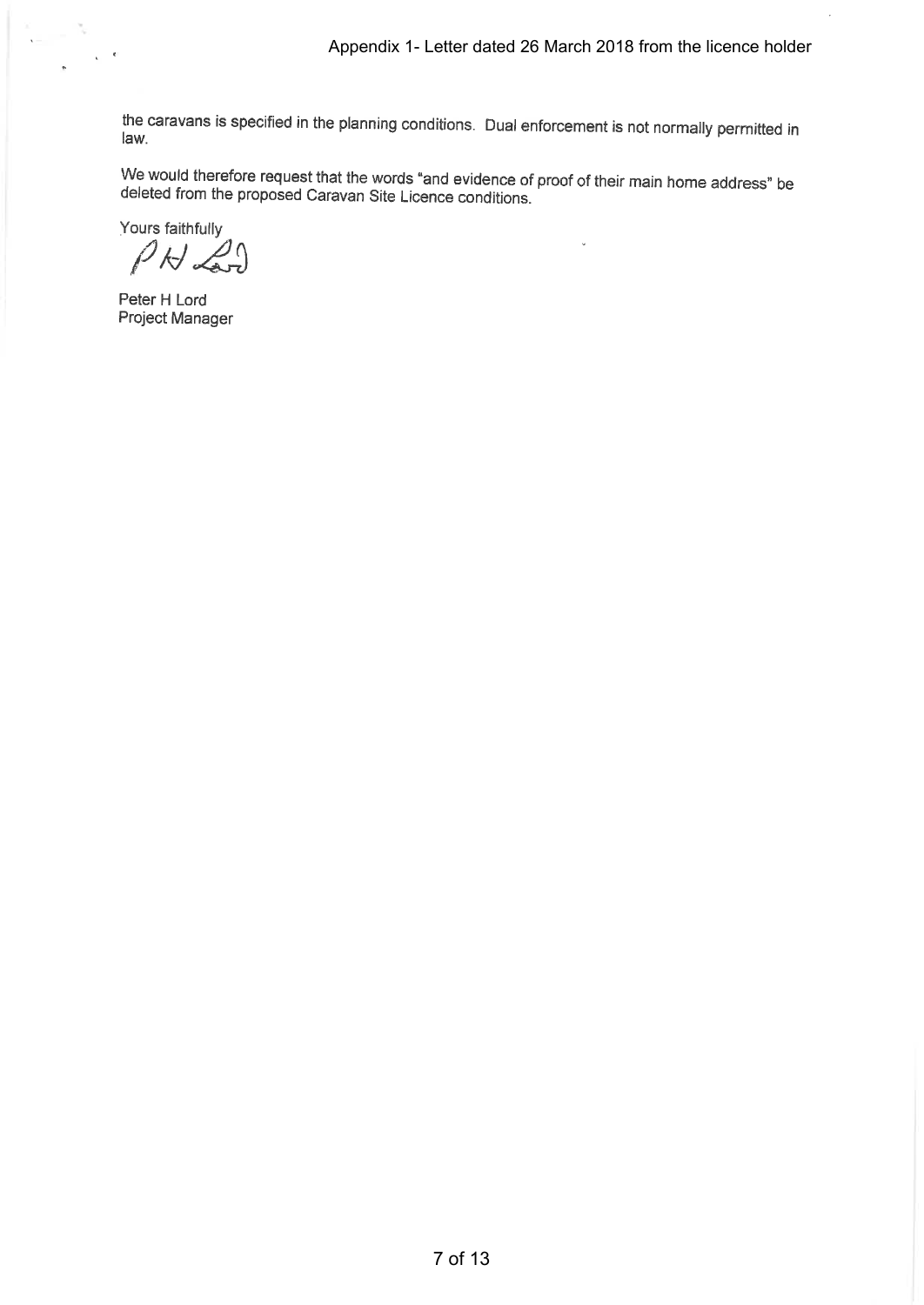

| <b>REPORT OF</b>                                             | <b>MEETING</b>                     | <b>DATE</b>             | <b>ITEM</b><br><b>NO</b> |  |
|--------------------------------------------------------------|------------------------------------|-------------------------|--------------------------|--|
| <b>RESOURCES DIRECTORATE</b>                                 | <b>PUBLIC PROTECTION COMMITTEE</b> | <b>21 NOVEMBER 2018</b> |                          |  |
| APPLICATION FOR THE GRANT OF A HACKNEY CARRIAGE/PRIVATE HIRE |                                    |                         |                          |  |
| <b>DRIVERS LICENCE - HGS</b>                                 |                                    |                         |                          |  |

# **PUBLIC ITEM**

This item is for consideration in the public part of the meeting.

### **SUMMARY**

Following an application made to Licensing Team, for the grant of a Hackney Carriage and Private Hire Driver's Licence, the Committee is requested to consider the application and determine if they consider the applicant fit and proper to hold such a licence.

# **RECOMMENDATION**

That the Committee consider the report and determine the application.

# **SUMMARY OF PREVIOUS DECISIONS**

There are no previous decisions relating to this matter.

| <b>CORPORATE PRIORITIES</b>                                                                         |  |
|-----------------------------------------------------------------------------------------------------|--|
| Spending your money in the most efficient way to achieve excellent services (Value for Money)       |  |
| Delivering the services that customers expect of an excellent council (Clean and Green)             |  |
| Working with all partners (Vibrant Economy)                                                         |  |
| To make sure Fylde continues to be one of the most desirable places to live (A Great Place to Live) |  |
| Promoting Fylde as a great destination to visit (A Great Place to Visit)                            |  |

#### **REPORT**

- 1. An application has been received from HGS for the grant of a Hackney Carriage and Private Hire Driver's licence.
- 2. In accordance with the standard procedure for all applications, the applicant was required to authorise licensing officers to access his driving licence details via the DVLA.
- 3. The DVLA check revealed a disqualification from driving for 6 months from  $14<sup>th</sup>$  July 2017 to  $13<sup>th</sup>$  January 2018 further information relating to this will be provided to members at the meeting.
- 4. The applicant declared on his application form that he had been convicted of an offence in July 2017, but made no declaration in respect of the previous penalty points he received previously and the nature of the conviction.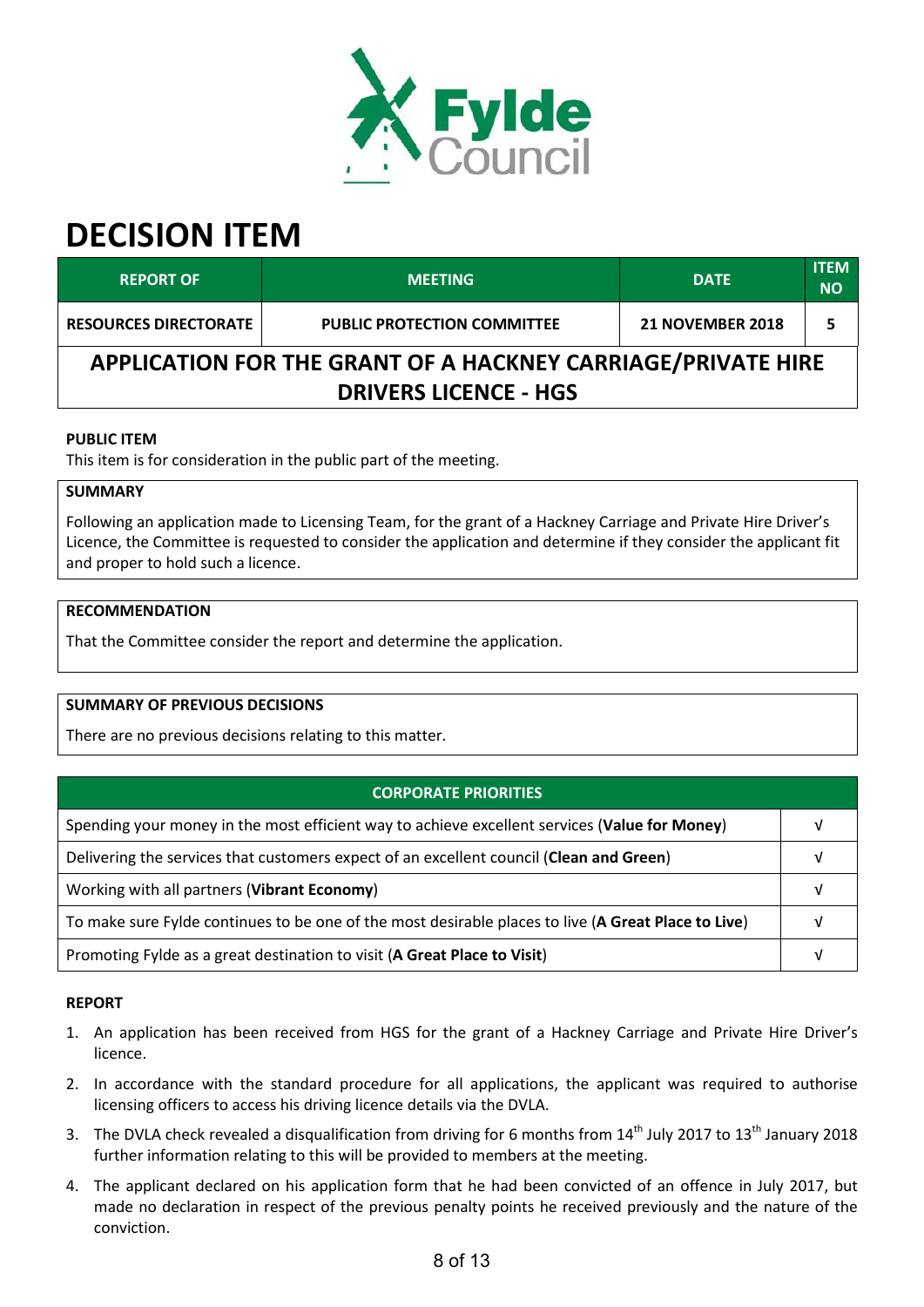- 5. Section 59 (1)(a) of the Local Government (Miscellaneous Provisions) Act 1976 states that, "a district council shall not grant a licence to drive a hackney carriage … unless they are satisfied that the applicant is a fit and proper person to hold a driver's licence."
- 6. Section 51 (1)(a) of the Local Government (Miscellaneous Provisions) Act 1976 states that, "a district council shall not grant a licence to drive a private hire vehicle unless they are satisfied that the applicant is a fit and proper person to hold a driver's licence."
- 7. The Council updated and adopted the Hackney Carriage and Private Hire Licensing Policy in November 2017. Appendix A of the Policy is the Taxi and PHV Licensing Criminal Convictions Policy and is to be taken into account during the decision making process.
- 8. The applicant has been invited to attend the hearing and the Committee is therefore asked to determine the application.

| <b>IMPLICATIONS</b>                     |                                                                                                                                                                                                                                                                                                                                                                                                                                                                                                                                                                                                                                                                                                                                                                                                 |  |  |
|-----------------------------------------|-------------------------------------------------------------------------------------------------------------------------------------------------------------------------------------------------------------------------------------------------------------------------------------------------------------------------------------------------------------------------------------------------------------------------------------------------------------------------------------------------------------------------------------------------------------------------------------------------------------------------------------------------------------------------------------------------------------------------------------------------------------------------------------------------|--|--|
| Finance                                 | There are no financial implications arising directly from this report                                                                                                                                                                                                                                                                                                                                                                                                                                                                                                                                                                                                                                                                                                                           |  |  |
| Legal                                   | The Committee should have regard to the requirements of fairness<br>and proportionality in its procedures and to the European<br>Convention on Human Rights in reaching its decision. However, the<br>purpose of the system of driver licensing is to protect the public. If<br>the committee considers that it should refuse the application in<br>order to protect the public, it should not concern itself with the<br>effect on the applicant.<br>Where the council has adopted a policy which applies to a particular<br>matter, it must take the policy into account when making its<br>decision. Although it is not bound to follow the policy, any decision<br>that is contrary to it should be supported and explained by clear and<br>adequate reasons for departing from the policy. |  |  |
| <b>Community Safety</b>                 | There are no implications arising directly from the report.                                                                                                                                                                                                                                                                                                                                                                                                                                                                                                                                                                                                                                                                                                                                     |  |  |
| Human Rights and Equalities             | There are no implications arising directly from the report.                                                                                                                                                                                                                                                                                                                                                                                                                                                                                                                                                                                                                                                                                                                                     |  |  |
| Sustainability and Environmental Impact | There are no implications arising directly from the report.                                                                                                                                                                                                                                                                                                                                                                                                                                                                                                                                                                                                                                                                                                                                     |  |  |
| Health & Safety and Risk Management     | There are no implications arising directly from the report.                                                                                                                                                                                                                                                                                                                                                                                                                                                                                                                                                                                                                                                                                                                                     |  |  |

| <b>LEAD AUTHOR</b> | <b>CONTACT DETAILS</b>                      | <b>DATE</b>                   |
|--------------------|---------------------------------------------|-------------------------------|
| Andy Hough         | andy.hough@fylde.gov.uk<br>Tel 01253 658606 | 25 <sup>th</sup> October 2018 |

| <b>BACKGROUND PAPERS</b>                            |          |                                                           |  |
|-----------------------------------------------------|----------|-----------------------------------------------------------|--|
| Name of document                                    | Date     | Where available for inspection                            |  |
| Hackney Carriage & Private<br>Hire Licensing Policy | Nov 2017 | http://www.fylde.gov.uk/business/licensing/taxilicensing/ |  |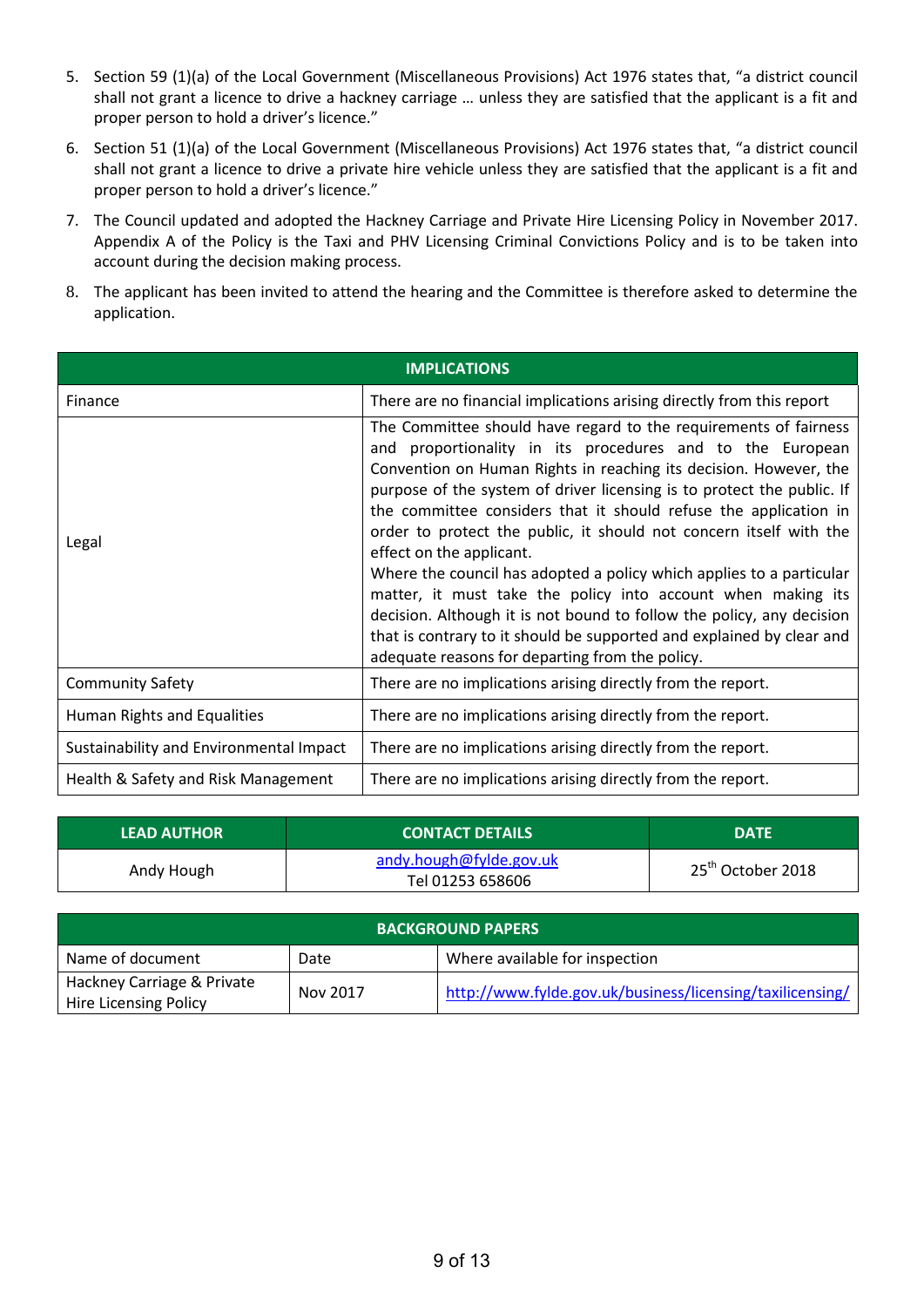

| <b>REPORT OF</b>                                             | <b>MEETING</b>                     | <b>DATE</b>             | <b>ITEM</b><br><b>NO</b> |  |
|--------------------------------------------------------------|------------------------------------|-------------------------|--------------------------|--|
| <b>RESOURCES DIRECTORATE</b>                                 | <b>PUBLIC PROTECTION COMMITTEE</b> | <b>21 NOVEMBER 2018</b> | 6                        |  |
| APPLICATION FOR THE GRANT OF A HACKNEY CARRIAGE/PRIVATE HIRE |                                    |                         |                          |  |
| <b>DRIVERS LICENCE - JS</b>                                  |                                    |                         |                          |  |

# **PUBLIC ITEM**

This item is for consideration in the public part of the meeting.

### **SUMMARY**

Following an application made to Licensing Team for the grant of a Hackney Carriage and Private Hire Driver's Licence, the Committee is requested to consider the application and determine if they consider the applicant fit and proper to hold such a licence.

### **RECOMMENDATION**

That the Committee consider the report and determine the application.

# **SUMMARY OF PREVIOUS DECISIONS**

There are no previous decisions relating to this matter.

| <b>CORPORATE PRIORITIES</b>                                                                         |  |
|-----------------------------------------------------------------------------------------------------|--|
| Spending your money in the most efficient way to achieve excellent services (Value for Money)       |  |
| Delivering the services that customers expect of an excellent council (Clean and Green)             |  |
| Working with all partners (Vibrant Economy)                                                         |  |
| To make sure Fylde continues to be one of the most desirable places to live (A Great Place to Live) |  |
| Promoting Fylde as a great destination to visit (A Great Place to Visit)                            |  |

#### **REPORT**

- 1. An application has been received from JS for the grant of a Hackney Carriage and Private Hire Driver's licence.
- 2. In accordance with the standard procedure for all applications the applicant was required to authorise licensing officers to access his driving licence details via the DVLA.
- 3. The DVLA check revealed a total of 12 penalty points from 2015 to 2018 and further information relating to these will be provided to members at the meeting.
- 4. The applicant declared on his application form that he had received 3 penalty points in March 2018, but made no declarations in respect of the previous penalty points he received in November 2015 or January 2015.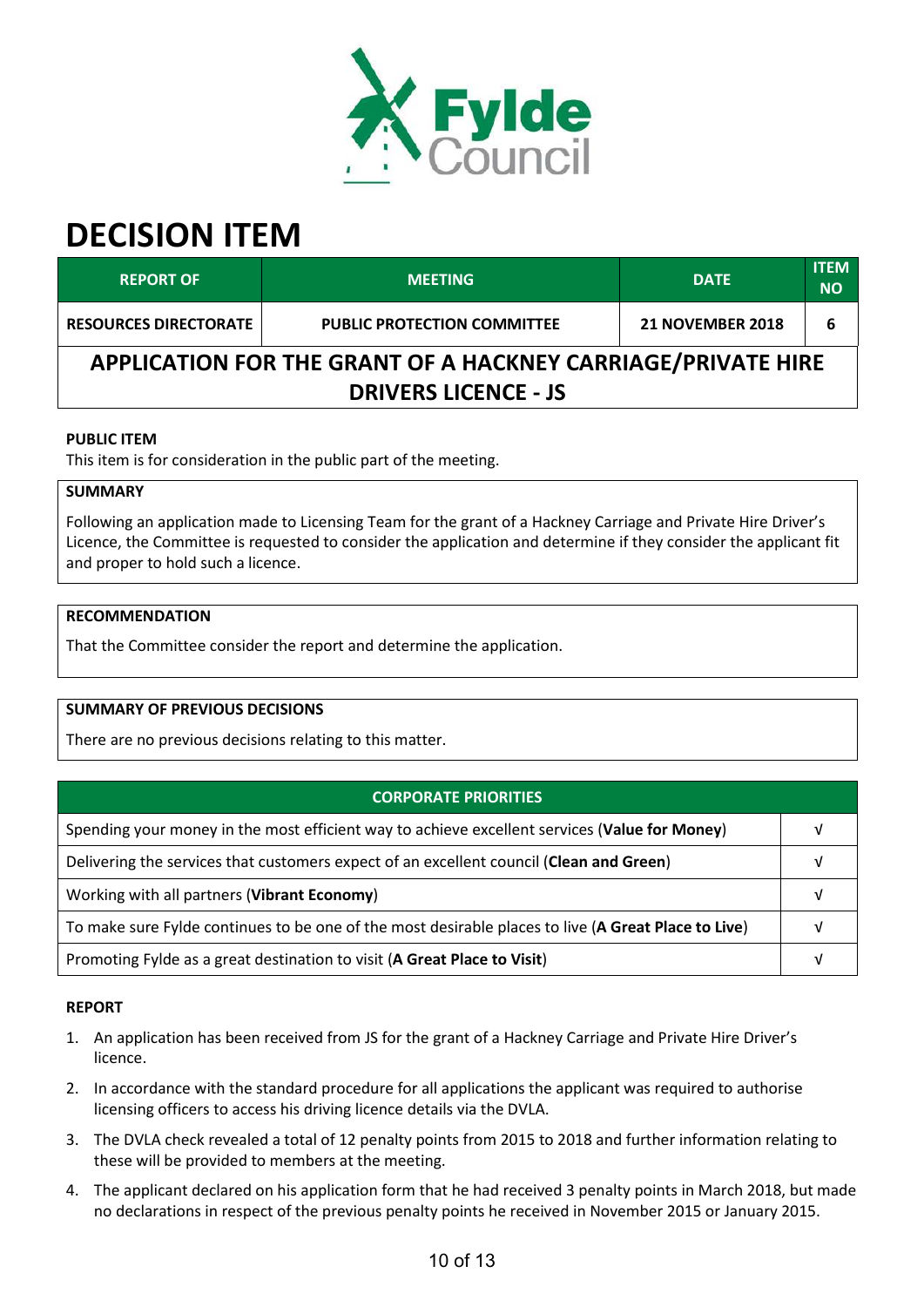- 5. Section 59 (1)(a) of the Local Government (Miscellaneous Provisions) Act 1976 states that, "a district council shall not grant a licence to drive a hackney carriage … unless they are satisfied that the applicant is a fit and proper person to hold a driver's licence."
- 6. Section 51 (1)(a) of the Local Government (Miscellaneous Provisions) Act 1976 states that, "a district council shall not grant a licence to drive a private hire vehicle unless they are satisfied that the applicant is a fit and proper person to hold a driver's licence."
- 7. The Council updated and adopted the Hackney Carriage and Private Hire Licensing Policy in November 2017. Appendix A of the Policy is the Taxi and PHV Licensing Criminal Convictions Policy and is to be taken into account during the decision making process.
- 8. The applicant has been invited to attend the hearing and the Committee is therefore asked to determine the application.

| <b>IMPLICATIONS</b>                     |                                                                                                                                                                                                                                                                                                                                                                                                                                                                                                                                                                                                                                                                                                                                                                                                 |  |
|-----------------------------------------|-------------------------------------------------------------------------------------------------------------------------------------------------------------------------------------------------------------------------------------------------------------------------------------------------------------------------------------------------------------------------------------------------------------------------------------------------------------------------------------------------------------------------------------------------------------------------------------------------------------------------------------------------------------------------------------------------------------------------------------------------------------------------------------------------|--|
| Finance                                 | No implications arising directly from the report.                                                                                                                                                                                                                                                                                                                                                                                                                                                                                                                                                                                                                                                                                                                                               |  |
| Legal                                   | The Committee should have regard to the requirements of fairness<br>and proportionality in its procedures and to the European<br>Convention on Human Rights in reaching its decision. However, the<br>purpose of the system of driver licensing is to protect the public. If<br>the committee considers that it should refuse the application in<br>order to protect the public, it should not concern itself with the<br>effect on the applicant.<br>Where the council has adopted a policy which applies to a particular<br>matter, it must take the policy into account when making its<br>decision. Although it is not bound to follow the policy, any decision<br>that is contrary to it should be supported and explained by clear and<br>adequate reasons for departing from the policy. |  |
| <b>Community Safety</b>                 | No implications arising directly from the report.                                                                                                                                                                                                                                                                                                                                                                                                                                                                                                                                                                                                                                                                                                                                               |  |
| <b>Human Rights and Equalities</b>      | No implications arising directly from the report.                                                                                                                                                                                                                                                                                                                                                                                                                                                                                                                                                                                                                                                                                                                                               |  |
| Sustainability and Environmental Impact | No implications arising directly from the report.                                                                                                                                                                                                                                                                                                                                                                                                                                                                                                                                                                                                                                                                                                                                               |  |
| Health & Safety and Risk Management     | No implications arising directly from the report.                                                                                                                                                                                                                                                                                                                                                                                                                                                                                                                                                                                                                                                                                                                                               |  |

| <b>LEAD AUTHOR</b> | <b>CONTACT DETAILS</b>                            | <b>DATE</b>        |
|--------------------|---------------------------------------------------|--------------------|
| Joanne Gallagher   | joanne.gallagher@fylde.gov.uk<br>Tel 01253 658609 | $9th$ October 2018 |

| <b>BACKGROUND PAPERS</b>                            |          |                                                           |
|-----------------------------------------------------|----------|-----------------------------------------------------------|
| Name of document                                    | Date     | Where available for inspection                            |
| Hackney Carriage & Private<br>Hire Licensing Policy | Nov 2017 | http://www.fylde.gov.uk/business/licensing/taxilicensing/ |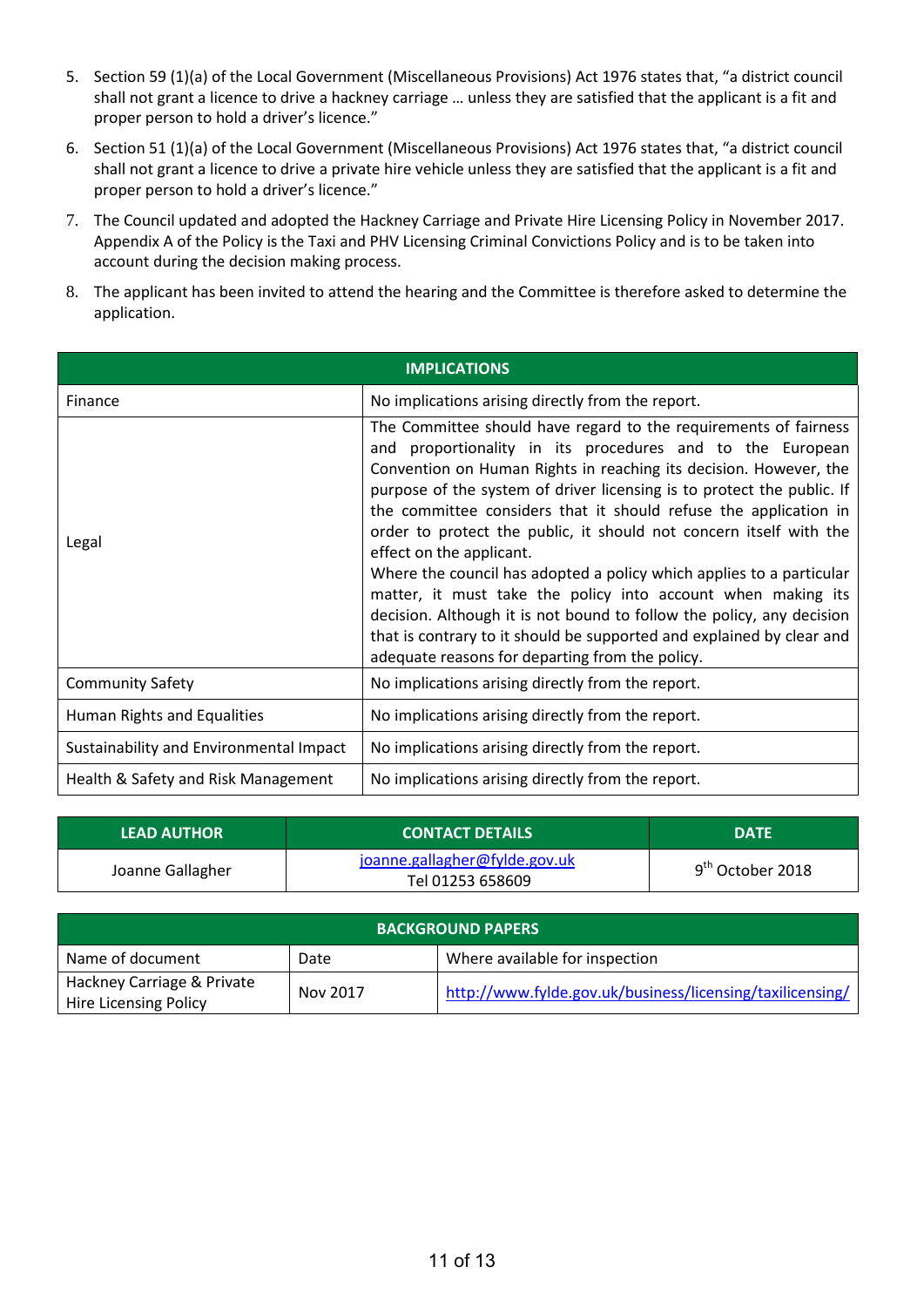

| <b>REPORT OF</b>                                     | <b>MEETING</b>                     | <b>DATE</b>             | <b>ITEM</b><br><b>NO</b> |
|------------------------------------------------------|------------------------------------|-------------------------|--------------------------|
| <b>RESOURCES DIRECTORATE</b>                         | <b>PUBLIC PROTECTION COMMITTEE</b> | <b>21 NOVEMBER 2018</b> |                          |
| <b>HACKNEY CARRIAGE AND PRIVATE HIRE DRIVER - AH</b> |                                    |                         |                          |

# **PUBLIC ITEM**

This item is for consideration in the public part of the meeting.

### **SUMMARY**

AH is the holder of a combined Hackney Carriage driver and Private Hire driver's licence issued by this Authority. Information has been received regarding AH, the details of which will be presented to members at the Committee. The Committee will be requested to determine whether they consider AH a fit and proper person to hold a licence.

#### **RECOMMENDATION**

That the Committee considers the report and either:

- a) Notes the report and take no further action
- b) Issue a warning letter
- c) Suspend the licence
- d) Revoke the licence

# **SUMMARY OF PREVIOUS DECISIONS**

There are no previous decisions relating to this matter.

# **CORPORATE PRIORITIES**

Spending your money in the most efficient way to achieve excellent services (**Value for Money**)

Delivering the services that customers expect of an excellent council (**Clean and Green**)

Working with all partners (**Vibrant Economy**)

To make sure Fylde continues to be one of the most desirable places to live (**A Great Place to Live**) √

Promoting Fylde as a great destination to visit (**A Great Place to Visit**)

#### **REPORT**

- 1. AH is a current licensed driver, holding a combined hackney carriage and private hire driver's licence which is due to expire on the 2<sup>nd</sup> December 2018.
- 2. Information has recently received regarding AH's conduct, the details of which will be provided to members at the meeting.